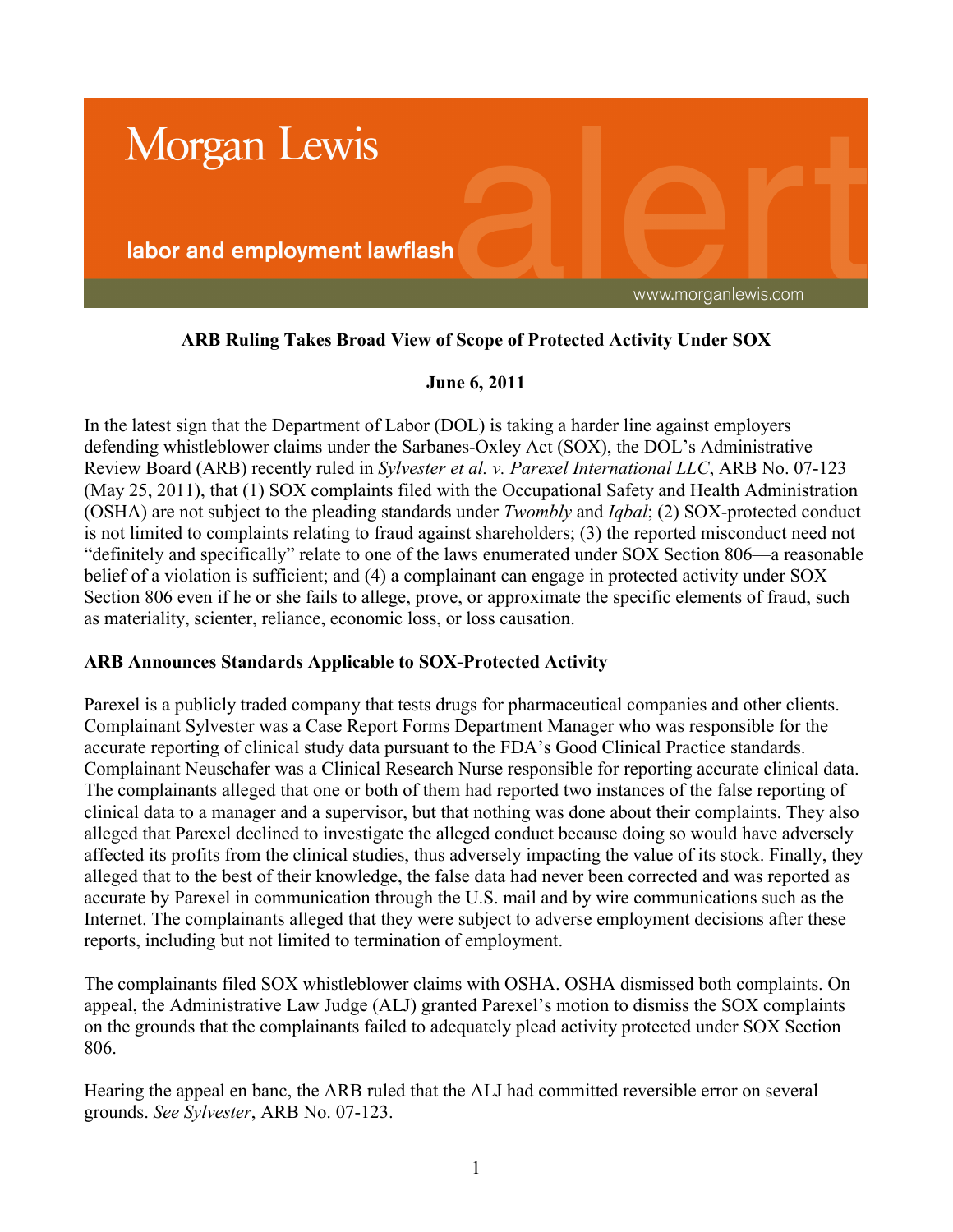# *Pleading Standard for SOX Complaints Before OSHA*

First, the ARB held that the pleading standards set forth by the U.S. Supreme Court in *Bell Atlantic Corp. v. Twombly*, 550 U.S. 544 (2007), and *Ashcroft v. Iqbal*, 129 S. Ct. 1937 (2009), do not apply to SOX claims initiated with OSHA. SOX complaints are governed by regulations that do not require any "particular form of complaint," but require that the complaint be in writing and contain "a full statement of the acts and omissions, with pertinent dates, which are believed to constitute the violations." 29 C.F.R. § 1980.103(b). OSHA then has a duty, if appropriate, to interview the complainant and supplement a complaint that lacks a prima facie claim. 29 C.F.R. § 1980.104(b)(1). If the complaint, as supplemented, alleges a prima facie SOX claim, OSHA initiates an investigation.

The ARB ruled that the pleading standards in *Twombly* and *Iqbal* are inappropriate for SOX complaints and the procedures noted above for supplementing those complaints even if they are deficient as originally filed. Further, the ARB stated that "SOX claims are rarely suited for Rule 12 dismissals," and that ALJs should freely grant parties the opportunity to amend their initial filings to provide more information about their complaint before the complaint is dismissed.

## *SOX-Protected Conduct: Reasonable Belief Standard*

The ARB ruled that a SOX complainant need only express a "reasonable belief" of a violation to establish that he or she engaged in protected activity. The reasonable belief standard requires an examination of the subjective and objective reasonableness of a complainant's beliefs. The objective standard "is evaluated based on the knowledge available to a reasonable person in the same factual circumstances with the same training and experience as the aggrieved employee." *Sylvester*, ARB No. 07-123 at 14 (quoting *Harp v. Charter Commc'ns*, 558 F.3d 722, 723 (7th Cir. 2009)).

The ARB ruled that the complainant need not actually convey the reasonableness of his or her beliefs to the employer, and that the issue of reasonable belief often involves factual issues that "cannot be decided in the absence of an adjudicatory hearing." *Sylvester*, ARB No. 07-123 at 15. The ARB ruled that the ALJ erred by dismissing the complaints without examining the facts relating to the reasonableness of the complainants' beliefs.

The ARB further ruled that the complainant need not complain about an actual violation of the law. A reasonable, but mistaken, belief that a violation of one of the laws in Section 806 has occurred will suffice.

## *SOX-Protected Conduct: "Definite and Specific" Standard*

The ARB also held that the ALJ erred by applying the "definite and specific" evidentiary standard to the complainants' reports. In *Platone v. FLYi, Inc.*, ARB No. 04-154 (September 29, 2006), the ARB imposed a requirement, drawn from case law under the Energy Reorganization Act, that a SOX complainant must establish that the activity or conduct for which protection is claimed "definitely and specifically" relates to one or more of the laws enumerated under Section 806. As noted by the ARB in *Sylvester*, this standard has been followed in a number of other ARB decisions, and several circuit court decisions. The ARB in *Sylvester*, however, ruled that the standard is whether the complainant provided information that he or she reasonably believed related to a violation of one of the laws listed under Section 806, and that it was "error for the ALJ to dismiss the complaints in this case for failure to meet a heightened evidentiary standard espoused in case law but absent from SOX itself." *Sylvester*, ARB No. 07-123 at 18–19.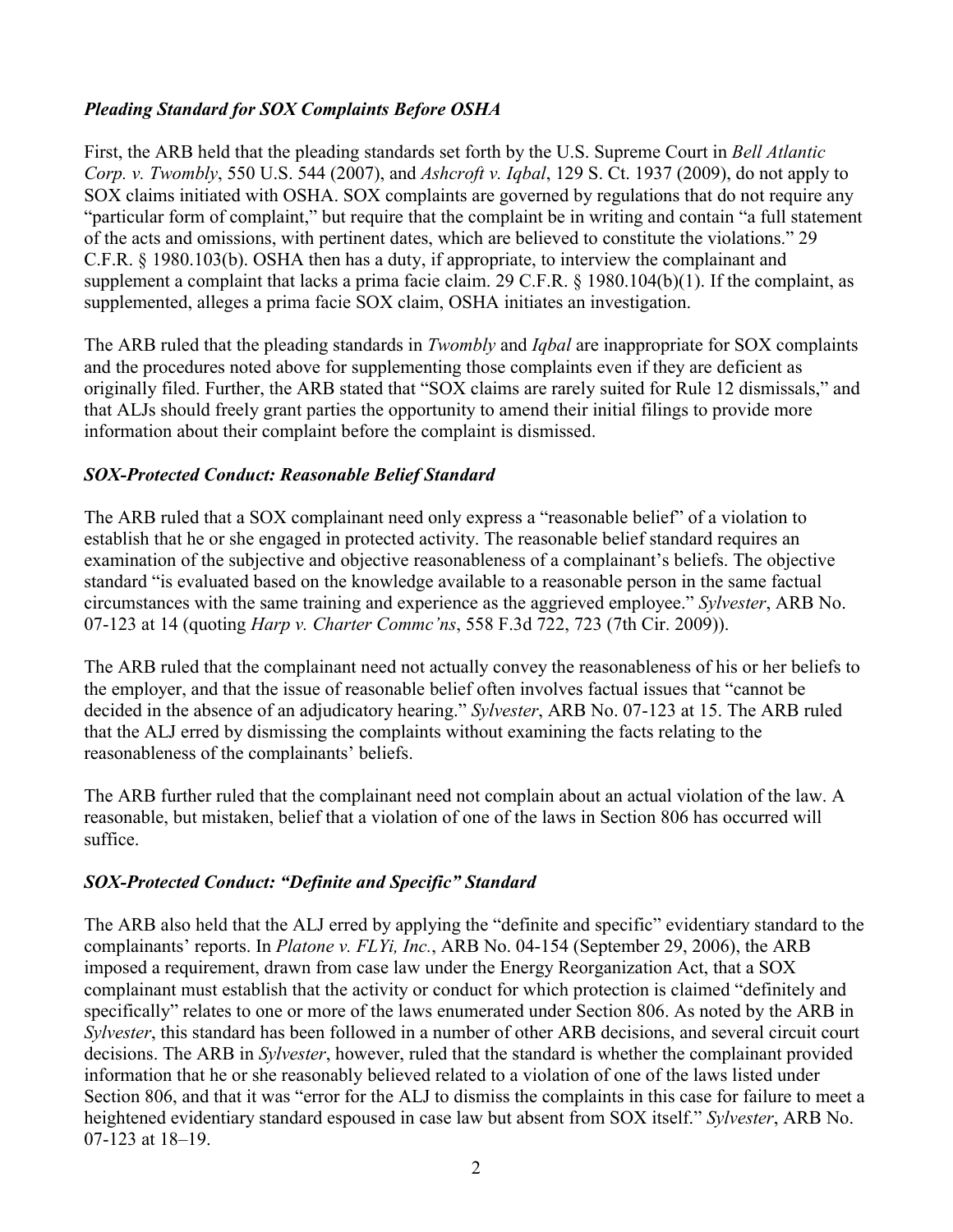In light of the prior circuit court decisions referencing the "definite and specific" standard, it is unclear whether circuit courts in the future will defer to the change in position of the ARB with respect to this standard.

In addition, as recognized by the concurring and dissenting opinion of Deputy Chief Administrative Appeals Judge Brown, the majority opinion in *Sylvester* does not abrogate the requirement, previously recognized by the ARB and the Fourth Circuit, that in reporting misconduct, an employee "must identify the specific conduct that the employee believes to be illegal." *Id.* at 41 (Brown, J., concurring and dissenting) (quoting *Welch v. Chao*, 536 F.3d 269, 276 (4th Cir. 2008)).

## *SOX-Protected Conduct: Alleging Fraud*

The ARB ruled that SOX-protected conduct extends to reporting a reasonable belief of a violation of any of the laws enumerated under Section 806—not only fraud against shareholders. The laws listed in Section 806 are mail fraud (18 U.S.C. § 1341); wire, TV, and radio fraud (§ 1343); bank fraud (§ 1344); securities fraud (§ 1348); any rule or regulation of the Securities and Exchange Commission (SEC); or any violation of federal law relating to fraud against shareholders. The ARB noted that only the last category of unlawful conduct refers to fraud against shareholders, and that "[o]n their face, mail fraud, fraud by wire, radio, or television, and bank fraud are not limited to frauds against shareholders." *Sylvester*, ARB No. 07-123 at 20. In fact, the ARB noted that a violation of "any rule or regulation" of the SEC may be "completely devoid of any type of fraud." *Id.*

Finally, the ARB ruled that:

[A] complainant can have an objectively reasonable belief of a violation of the laws in Section 806, i.e., engage in protected activity under Section 806, even if the complainant fails to allege, prove, or approximate specific elements of fraud, which would be required under a fraud claim against a defrauder directly. In other words, a complainant can engage in protected activity under Section 806 even if he or she fails to allege or prove materiality, scienter, reliance, economic loss, or loss causation.

*Id.* at 22. The ARB reasoned that SOX was designed to prevent potential fraud at its earliest stages. The ARB noted, however, that a complainant's concerns could involve "such a trivial matter that he or she did not engage in protected activity under Section 806." *Id.*

## *Conclusion*

Applying these standards to the allegations by the complainants in *Sylvester*, the ARB ruled that the complainants had satisfied the pleading standard for alleging SOX-protected conduct. According to the ARB, the complainants alleged that they reported fraudulent activities to a manager or supervisor, described how the allegedly fraudulent activities related to the financial status of the company, stated that those activities related to one or more of the laws listed in SOX Section 806 (with a focus on mail and wire fraud), alleged that their employer had knowledge of their protected activity, and alleged that they were subjected to adverse employment actions in retaliation for such protected activity. The ARB, therefore, reversed the ALJ's dismissal and reinstated the complaints.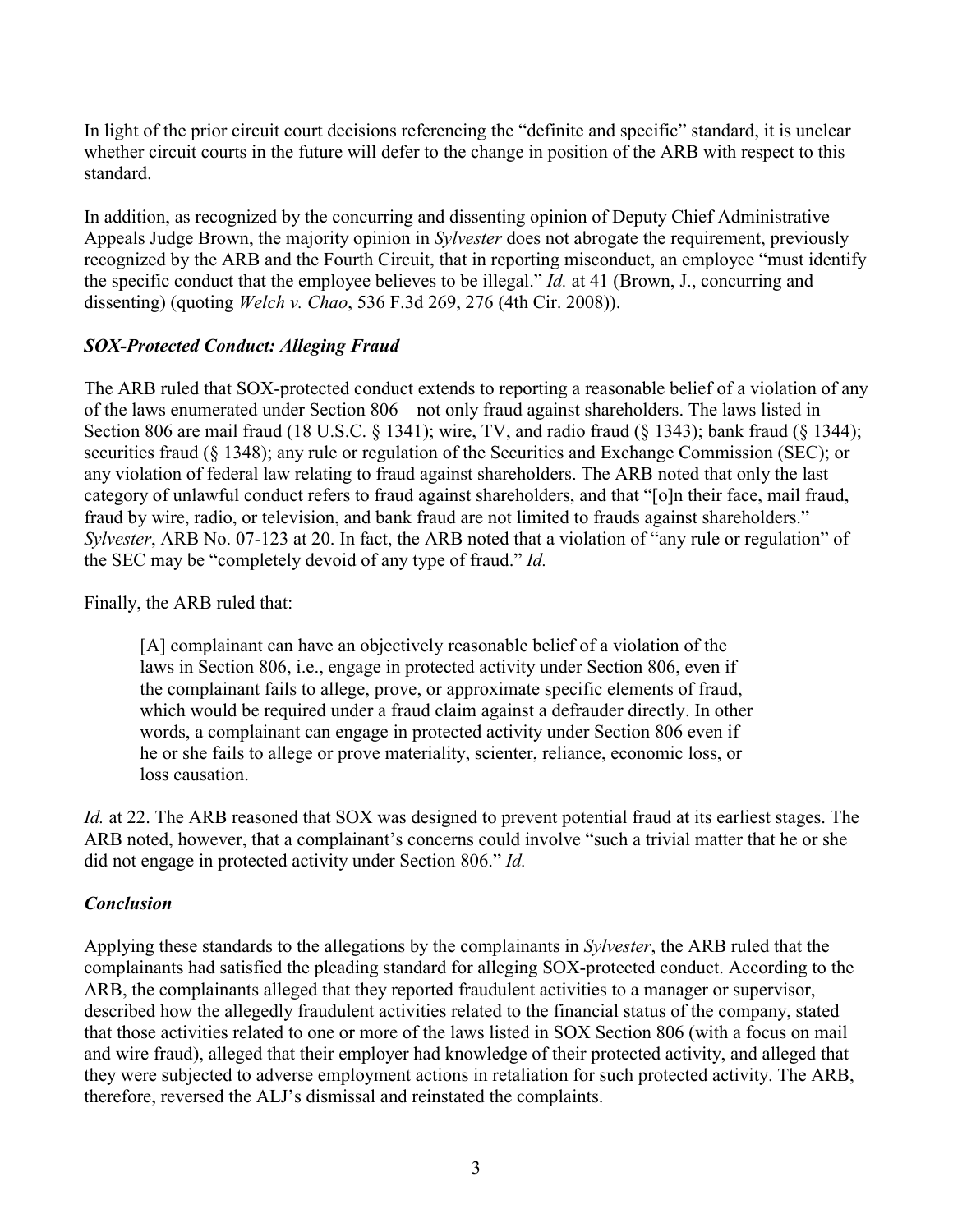## **Impact of** *Sylvester* **on SOX-Covered Companies**

In light of this ruling, a broader array of conduct may be considered protected activity under SOX than might have been considered protected before *Sylvester*. The result of this decision likely will be that more employees will be able to claim that they engaged in SOX-protected conduct, more SOX whistleblower claims will be filed, and fewer claims will be dismissed on a prehearing motion.

If you have any questions concerning the issues discussed in this LawFlash, please contact any of the following Morgan Lewis attorneys:

| Washington, D.C.      |              |                                        |
|-----------------------|--------------|----------------------------------------|
| Amy J. Conway-Hatcher | 202.739.5953 | aconway-hatcher@morganlewis.com        |
| Fred F. Fielding      | 202.739.5560 | ffielding@morganlewis.com              |
| Christian J. Mixter   | 202.739.5575 | cmixter@morganlewis.com                |
| Howard M. Radzely     | 202.739.5996 | hradzely@morganlewis.com               |
| Chicago               |              |                                        |
| Nina G. Stillman      | 312.324.1150 | nstillman@morganlewis.com              |
| <b>Dallas</b>         |              |                                        |
| Ann Marie Painter     | 214.466.4121 | annmarie.painter@morganlewis.com       |
| <b>Los Angeles</b>    |              |                                        |
| John F. Hartigan      | 213.612.2630 | jhartigan@morganlewis.com              |
| <b>Irvine</b>         |              |                                        |
| Carrie A. Gonell      | 949.399.7160 | $c$ gonell@morganlewis.com             |
| <b>New York</b>       |              |                                        |
| Kelly A. Moore        | 212.309.6612 | kelly.moore@morganlewis.com            |
| Robert M. Romano      | 212.309.7083 | rromano@morganlewis.com                |
| Andrew J. Schaffran   | 212.309.6380 | dschaffran@morganlewis.com             |
| Samuel S. Shaulson    | 212.309.6718 | sshaulson@morganlewis.com              |
| <b>Palo Alto</b>      |              |                                        |
| Daryl S. Landy        | 650.843.7561 | $d$ landy@morganlewis.com              |
| Philadelphia          |              |                                        |
| Sarah E. Bouchard     | 215.963.5077 | sbouchard@morganlewis.com              |
| Joseph J. Costello    | 215.963.5295 | jcostello@morganlewis.com              |
| Eric Kraeutler        | 215.963.4840 | ekraeutler@morganlewis.com             |
| Dennis J. Morikawa    | 215.963.5513 | dmorikawa@morganlewis.com              |
| Eric W. Sitarchuk     | 215.963.5840 | esitarchuk@morganlewis.com             |
| <b>Princeton</b>      |              |                                        |
| Thomas A. Linthorst   | 609.919.6642 | $tlinkhorst(\partial)$ morganlewis.com |
|                       |              |                                        |